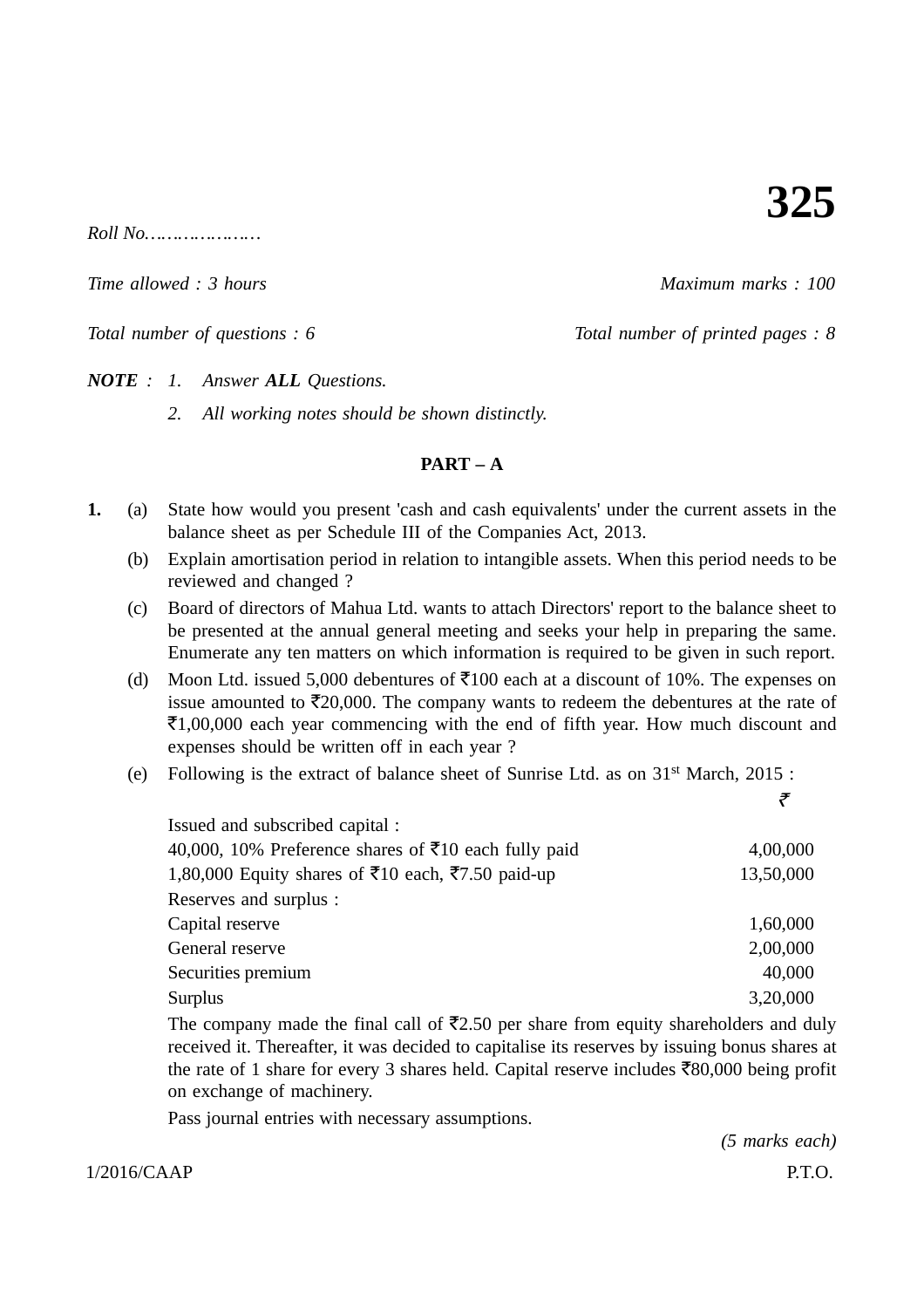### : 2 :

### *Attempt all parts of either Q.No. 2 or Q.No. 2A*

- **2.** (a) A company purchased 200, 12% debentures of  $\bar{\tau}$ 100 each at  $\bar{\tau}$ 97 on *cum* interest basis on 1<sup>st</sup> July, 2015 for immediate cancellation. Interest is payable on 30<sup>th</sup> September and 31st March each year. Pass journal entries in the books of the company.
	- (b) State the functions of National Financial Reporting Authority to provide for matters relating to accounting and auditing standards.
	- (c) What are the provisions regarding creation and adequacy of debenture redemption reserve (DRR) in each of the following cases :
		- (i) All India public financial institutions regulated by Reserve Bank of India and banking company.
		- (ii) Non-banking financial institutions registered with the Reserve Bank of India.
		- (iii) Other companies including manufacturing and infrastructure companies.
	- (d) State the purposes for which balance in securities premium account can be utilised.
	- (e) State how would you present short-term loans and advances under current assets in the balance sheet of a company as per Schedule III of the Companies Act, 2013 ?

*(3 marks each)*

### *OR (Alternate question to Q.No. 2)*

- **2A.** (i) From the following information, calculate the value of shares of  $\bar{\tau}10$ 
	- (a) On dividend basis; and
	- (b) On return on capital employed basis.

| Year | Capital employed | Profit   | Dividend | Weight |
|------|------------------|----------|----------|--------|
|      |                  | (₹)      |          |        |
| 2011 | 10,00,000        | 80,000   | 12%      |        |
| 2012 | 16,00,000        | 1,60,000 | 14%      | 2      |
| 2013 | 20,00,000        | 2,20,000 | 16%      | 3      |
| 2014 | 25,00,000        | 3,75,000 | 18%      | 4      |

The market expectation being 10%. Use weighted average for calculation.

*(5 marks)*

(ii) Vibgyor Ltd. is unaware of the manner and details of presentation of long-term loans and advances to be given in the balance sheet as per Schedule III of the Companies Act, 2013. Advise the company with the contents and manner of its disclosure.

*(5 marks)*

 $1/2016/CAAP$  Contd ........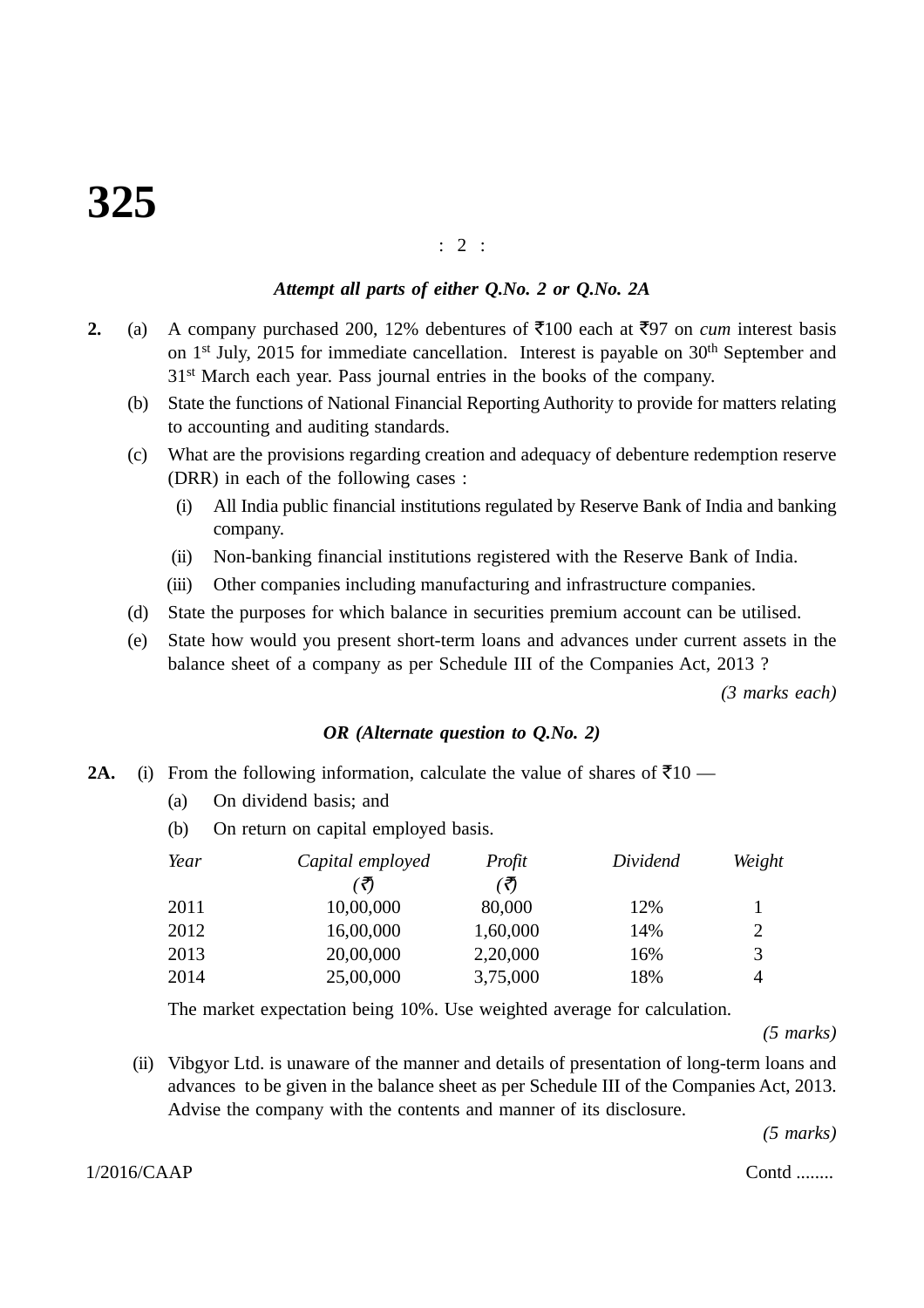: 3 :

(iii) Following balances appeared in the books of Bahubali Ltd. as on  $1<sup>st</sup>$  April, 2014 :

| 14% Debentures          | ₹15,00,000 |
|-------------------------|------------|
| Balance of sinking fund | ₹12,00,000 |
| Sinking fund investment | ₹12,00,000 |

Following further information is provided :

- Sinking fund investment is represented by 10%, ₹13,00,000 secured government bonds.
- Annual contribution to sinking fund is  $\bar{\mathfrak{Z}}2,40,000$  on  $31^{\text{st}}$  March each year.
- Balance at bank on 31<sup>st</sup> March, 2015 is ₹6,00,000 before receipt of interest.
- Investment was sold at 90% on 31<sup>st</sup> March, 2015.
- Debentures were redeemed at 10% premium on 31<sup>st</sup> March, 2015.

Prepare necessary ledger accounts for the year ended 31<sup>st</sup> March, 2015.

*(5 marks)*

**3.** (a) Extract of ledger balances of Kalpana Ltd. as on 31<sup>st</sup> March, 2015 includes the following :

| 2,000, 12% Preference shares of $\bar{\tau}100$ each, fully paid | 2,00,000 |
|------------------------------------------------------------------|----------|
| Surplus                                                          | 40,000   |
| Securities premium                                               | 12,000   |

Under the terms of issue, the preference shares are redeemable on 31st March, 2015 at a premium of 10%. The directors desire to make a minimum fresh issue of equity shares of -10 each at a premium of 5% for redemption purpose.

You are required to ascertain the amount of fresh issue to be made and pass necessary journal entries in the books of the company.

*(5 marks)*

- (b) Following are the details of various outstanding liabilities of Inefficient Ltd. which went into liquidation on 1st April, 2015 :
	- (i) Government taxes payable :  $2013-14$ : ₹22,000  $2014 - 15 :$  ₹21,000
	- (ii) Electricity and water charges payable to government on  $31<sup>st</sup> March, 2015 : ₹20,000$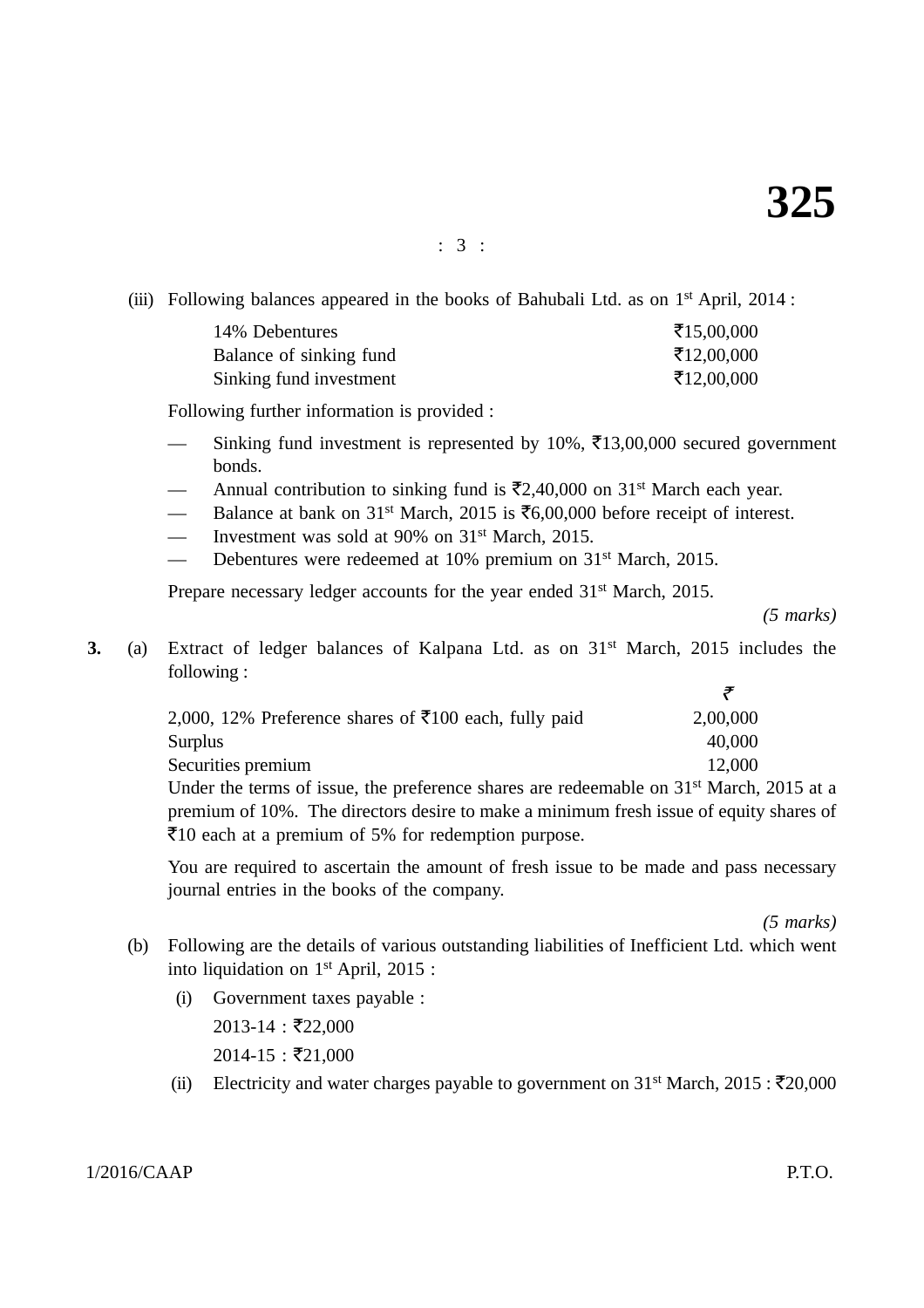# **325**

# : 4 :

|     | (iii) |     |                   |                                                 | Wages of Staff 'A' for 5 months @ $\overline{5}4,000$ per month                |                                                                     |  |
|-----|-------|-----|-------------------|-------------------------------------------------|--------------------------------------------------------------------------------|---------------------------------------------------------------------|--|
|     | (iv)  |     |                   |                                                 | Wages of Staff 'B' for 4 months @ $\overline{56,000}$ per month                |                                                                     |  |
|     | (v)   |     |                   |                                                 | Accrued holiday remuneration of Staff 'C' : $\bar{\tau}21,000$                 |                                                                     |  |
|     | (vi)  |     |                   | Act, $1923 : ₹25,000$                           |                                                                                | Compensation payable to Staff 'D' under the Employees' Compensation |  |
|     | (vii) |     |                   |                                                 | Provident fund and gratuity payable to Staff 'E' : ₹30,000                     |                                                                     |  |
|     |       |     |                   | Calculate the amount of preferential creditors. |                                                                                |                                                                     |  |
|     |       |     |                   |                                                 |                                                                                | $(5 \text{ marks})$                                                 |  |
| (c) |       |     |                   |                                                 | Balance sheet of Zupiter Ltd. as on 31 <sup>st</sup> March, 2015 is as under : |                                                                     |  |
|     |       |     |                   | Particulars                                     |                                                                                | ₹                                                                   |  |
|     | I.    |     |                   | <b>EQUITY AND LIABILITIES</b>                   |                                                                                |                                                                     |  |
|     |       | (1) |                   | Shareholders' funds                             |                                                                                |                                                                     |  |
|     |       |     |                   | Equity share capital                            |                                                                                | 10,00,000                                                           |  |
|     |       | (2) |                   | Non-current liabilities                         |                                                                                |                                                                     |  |
|     |       |     |                   | Long-term debts                                 |                                                                                | 15,00,000                                                           |  |
|     |       |     |                   | (3) Current liabilities                         |                                                                                |                                                                     |  |
|     |       |     | (a)               | Trade payables                                  |                                                                                | 52,000                                                              |  |
|     |       |     | (b)               | Bank overdraft                                  |                                                                                | 1,21,000                                                            |  |
|     |       |     |                   |                                                 | <b>TOTAL</b>                                                                   | 26,73,000                                                           |  |
|     | II.   |     | <b>ASSETS</b>     |                                                 |                                                                                |                                                                     |  |
|     |       | (1) |                   | Non-current assets                              |                                                                                |                                                                     |  |
|     |       | (2) |                   | Fixed assets<br>Current assets                  |                                                                                | 25,00,000                                                           |  |
|     |       |     | $\left( a\right)$ | Inventories                                     |                                                                                | 64,440                                                              |  |
|     |       |     | (b)               | Trade receivables                               |                                                                                | 1,07,325                                                            |  |
|     |       |     | (c)               | Cash and bank                                   |                                                                                | 1,235                                                               |  |
|     |       |     |                   |                                                 | <b>TOTAL</b>                                                                   | 26,73,000                                                           |  |
|     |       |     |                   |                                                 |                                                                                |                                                                     |  |

1/2016/CAAP Contd ........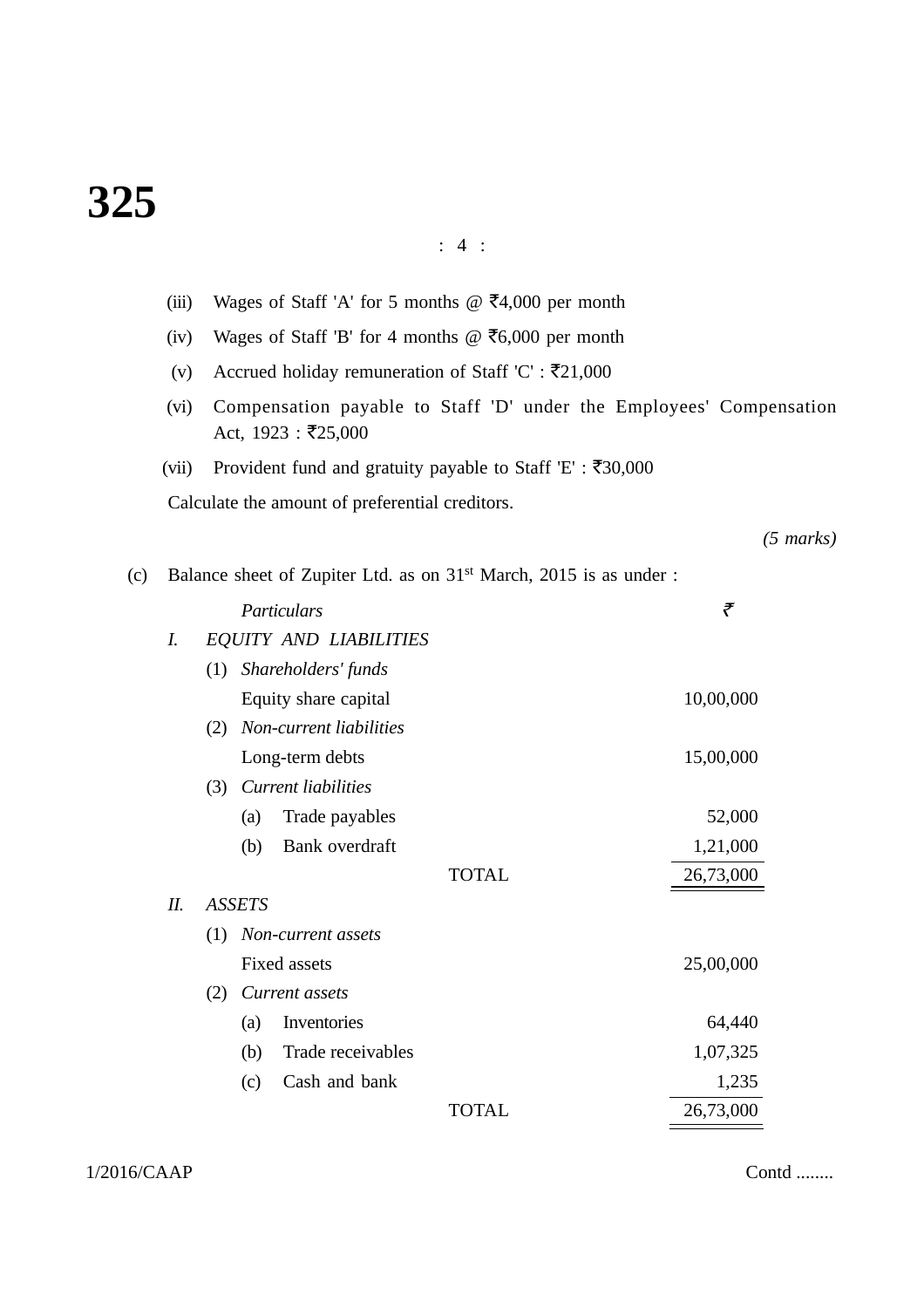: 5 :

| Statement of Profit and Loss   |           |
|--------------------------------|-----------|
| Particulars                    | ₹         |
| Sales                          | 15,62,000 |
| Less: Operating expenses       | 9,48,000  |
| <b>EBIT</b>                    | 6,14,000  |
| Less : Tax                     | 2,45,600  |
| Net operating profit after tax | 3,68,400  |

The average rate of return of similar type of companies is 20% and risk-free rate of return is 15%. Rate of interest charged by bank is 18% and tax rate is 40%.

Calculate economic value added (EVA).

*(5 marks)*

**4.** (a) Prepare the consolidated balance sheet from the following balance sheets of Happy Ltd. and Joy Ltd. as on 31st March, 2015 :

|     |     | Particulars                                       | Happy Ltd.                   | Joy Ltd.                         |
|-----|-----|---------------------------------------------------|------------------------------|----------------------------------|
| I.  |     | <b>EQUITY AND LIABILITIES</b>                     | $\left(\bar{\vec{z}}\right)$ | $\left(\bar{\mathcal{J}}\right)$ |
|     | (1) | Shareholders' funds                               |                              |                                  |
|     |     | Share capital<br>(a)                              |                              |                                  |
|     |     | Equity shares of ₹10 each                         | 4,00,000                     | 1,50,000                         |
|     |     | Reserves and surplus<br>(b)                       |                              |                                  |
|     |     | General reserve                                   | 2,10,000                     | 13,000                           |
|     |     | <b>Surplus</b>                                    | 1,50,000                     | 80,000                           |
|     | (2) | <b>Current liabilities</b>                        |                              |                                  |
|     |     | Trade payables                                    | 40,000                       | 59,450                           |
|     |     | <b>TOTAL</b>                                      | 8,00,000                     | 3,02,450                         |
| II. |     | <b>ASSETS</b>                                     |                              |                                  |
|     | (1) | Non-current assets                                |                              |                                  |
|     |     | <b>Fixed assets</b>                               | 3,96,000                     | 1,45,000                         |
|     | (2) | Current assets                                    |                              |                                  |
|     |     | (a)<br>Inventories                                | 1,02,000                     | 62,050                           |
|     |     | Trade receivables<br>(b)                          | 97,000                       | 82,200                           |
|     |     | Investments <i>(in shares of Joy Ltd.)</i><br>(c) | 1,80,000                     |                                  |
|     |     | Cash and bank<br>(d)                              | 25,000                       | 13,200                           |
|     |     | <b>TOTAL</b>                                      | 8,00,000                     | 3,02,450                         |
|     |     |                                                   |                              |                                  |

1/2016/CAAP P.T.O.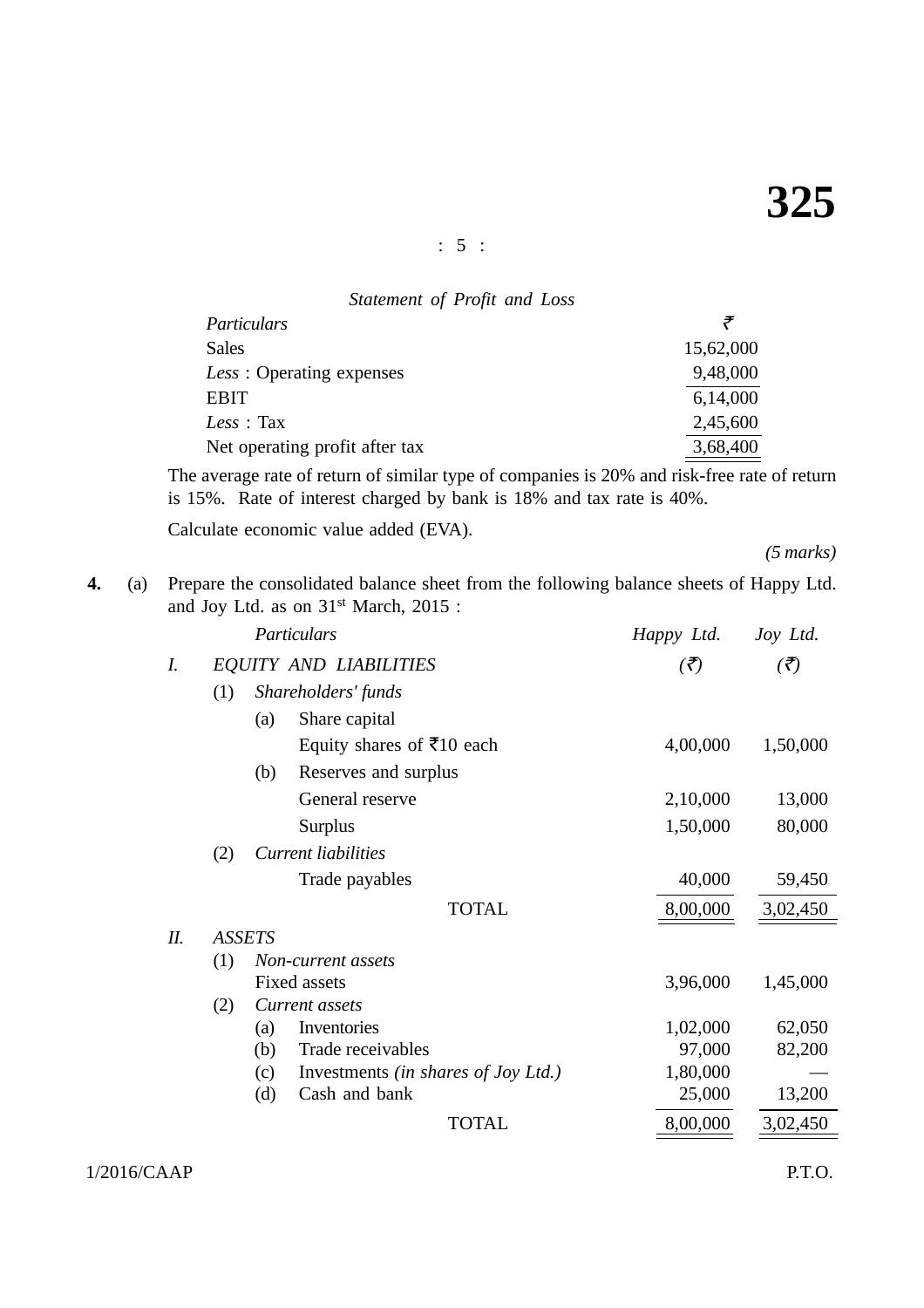# **325**

: 6 :

Following additional information is also given :

- (i) Happy Ltd. acquired shares of Joy Ltd. on 1st April, 2014 when Joy Ltd. had surplus of  $\overline{566,000}$  and general reserve of  $\overline{59,000}$ .
- (ii) Trade payables of Happy Ltd. included a sum of  $\overline{5}24,000$  payable to Joy Ltd. for purchases made from Joy Ltd. on which it charged a profit of  $\bar{c}$  6,000.
- (iii) Joy Ltd. declared and paid interim dividend @ 8% on 2nd June, 2014.
- (iv) Inventories of  $\bar{\epsilon}1,02,000$  of Happy Ltd. included unsold goods purchased from Joy Ltd. at a cost of  $\overline{\xi}18,000$ .

*(8 marks)*

(b) Alpha Ltd. decided to wind-up with effect from 31st March, 2015 and was to be taken over by Gama Ltd. on the basis of following balance sheet of Alpha Ltd. as on that date :

|        |     |               | Particulars                            | ₹         |  |
|--------|-----|---------------|----------------------------------------|-----------|--|
| I.     |     |               | <b>EQUITY AND LIABILITIES</b>          |           |  |
|        | (1) |               | Shareholders' funds                    |           |  |
|        |     | (a)           | Share capital                          |           |  |
|        |     |               | 1,20,000 shares of ₹10 each fully paid | 12,00,000 |  |
|        |     | (b)           | Reserves and surplus                   |           |  |
|        |     |               | Profit prior to incorporation          | 42,000    |  |
|        |     |               | <b>Surplus</b>                         | 5,22,000  |  |
|        | (2) |               | Current liabilities                    |           |  |
|        |     | (a)           | Trade payables                         | 2,26,000  |  |
|        |     | (b)           | Bills payable                          | 40,000    |  |
|        |     | (c)           | Provision for income-tax               | 2,20,000  |  |
|        |     |               | <b>TOTAL</b>                           | 22,50,000 |  |
| $II$ . |     | <b>ASSETS</b> |                                        |           |  |
|        | (1) |               | Non-current assets                     |           |  |
|        |     |               | <b>Fixed assets</b>                    | 9,64,000  |  |
|        | (2) |               | Current assets                         |           |  |
|        |     | (a)           | Inventories                            | 7,75,000  |  |
|        |     | (b)           | Trade receivables                      | 1,52,000  |  |
|        |     | (c)           | <b>Bills</b> receivables               | 30,000    |  |
|        |     | (d)           | Cash and bank                          | 3,29,000  |  |
|        |     |               | <b>TOTAL</b>                           | 22,50,000 |  |

 $1/2016/CAAP$  Contd ........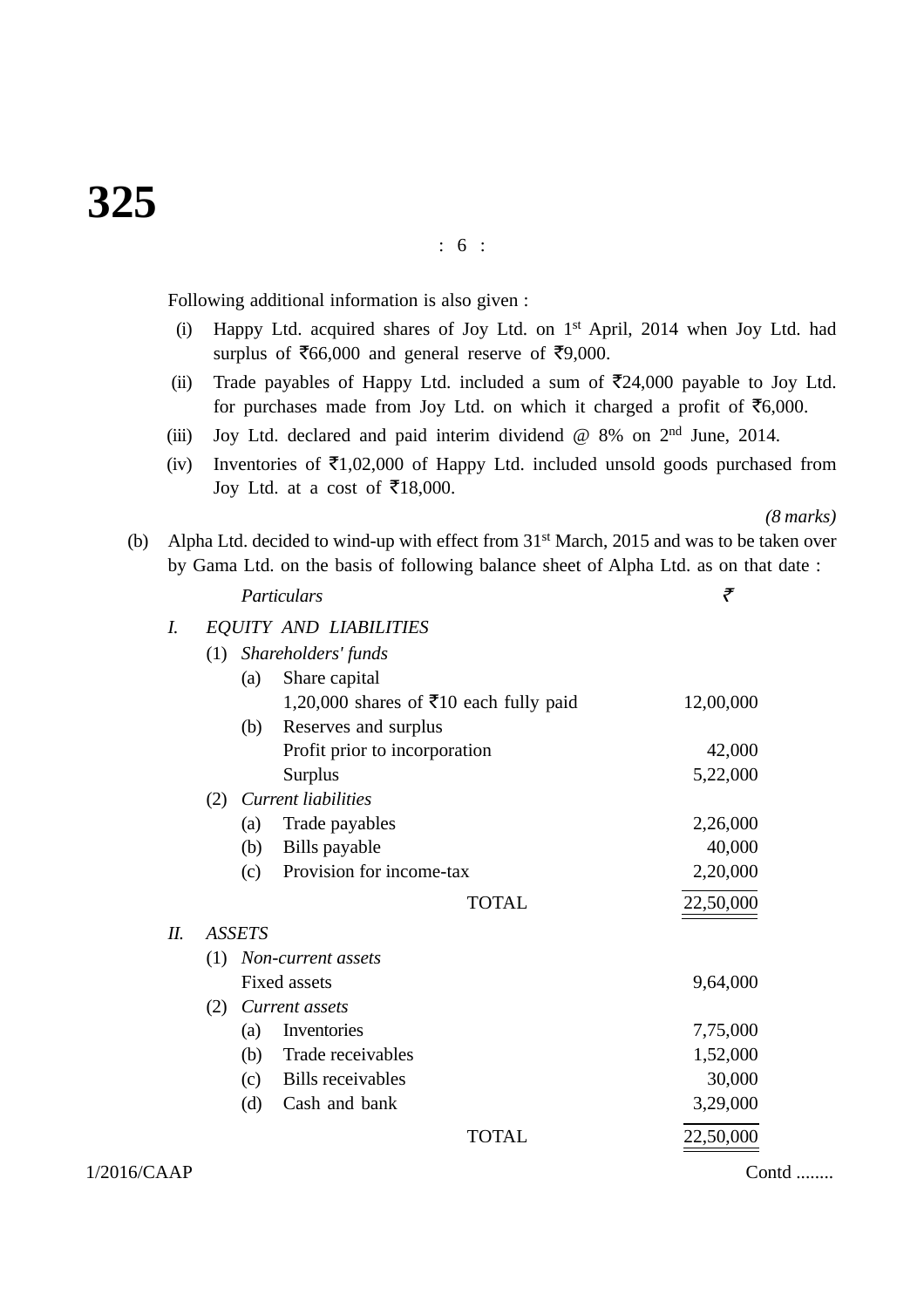: 7 :

Gama Ltd. took over the assets at following values :

- Fixed assets : ₹12,80,000, Inventories : ₹7,70,000; Bills receivable: ₹30,000.
- Trade receivables realised  $\bar{\mathfrak{e}}1,40,000$ .
- Bills payables and income-tax liabilities were settled at ₹30,000 and ₹2,22,000 respectively. Trade payables were finally settled with the cash remaining after meeting liquidation expenses of  $\overline{\epsilon}20,000$ .
- Purchase consideration was satisfied by Gama Ltd. as :  $\overline{5}5,10,000$  by allotment of fully paid 10% preference shares of  $\bar{\tau}$ 100 each and the balance in equity shares of  $\overline{5}10$  each at  $\overline{5}8$  per share paid-up.

You are required to prepare necessary accounts in the books of Alpha Ltd.

*(7 marks)*

### **PART – B**

- **5.** (a) Mention the areas in which all the joint auditors are jointly and severally responsible.
	- (b) What is the process of issuing audit standards by Auditing and Assurance Standards Board (AASB) ?
	- (c) Differentiate between 'internal audit' and 'statutory audit'.

*(5 marks each)*

### *Attempt all parts of either Q.No. 6 or Q.No. 6A*

- **6.** (a) Despite numerous benefits, internal audit has got some limitations. Discuss.
	- (b) Distinguish between 'internal control system' and 'internal check system.'
	- (c) What are the objectives of review of management information system (MIS) of an organisation ?

*(5 marks each)*

#### $1/2016/CAAP$  P.T.O.